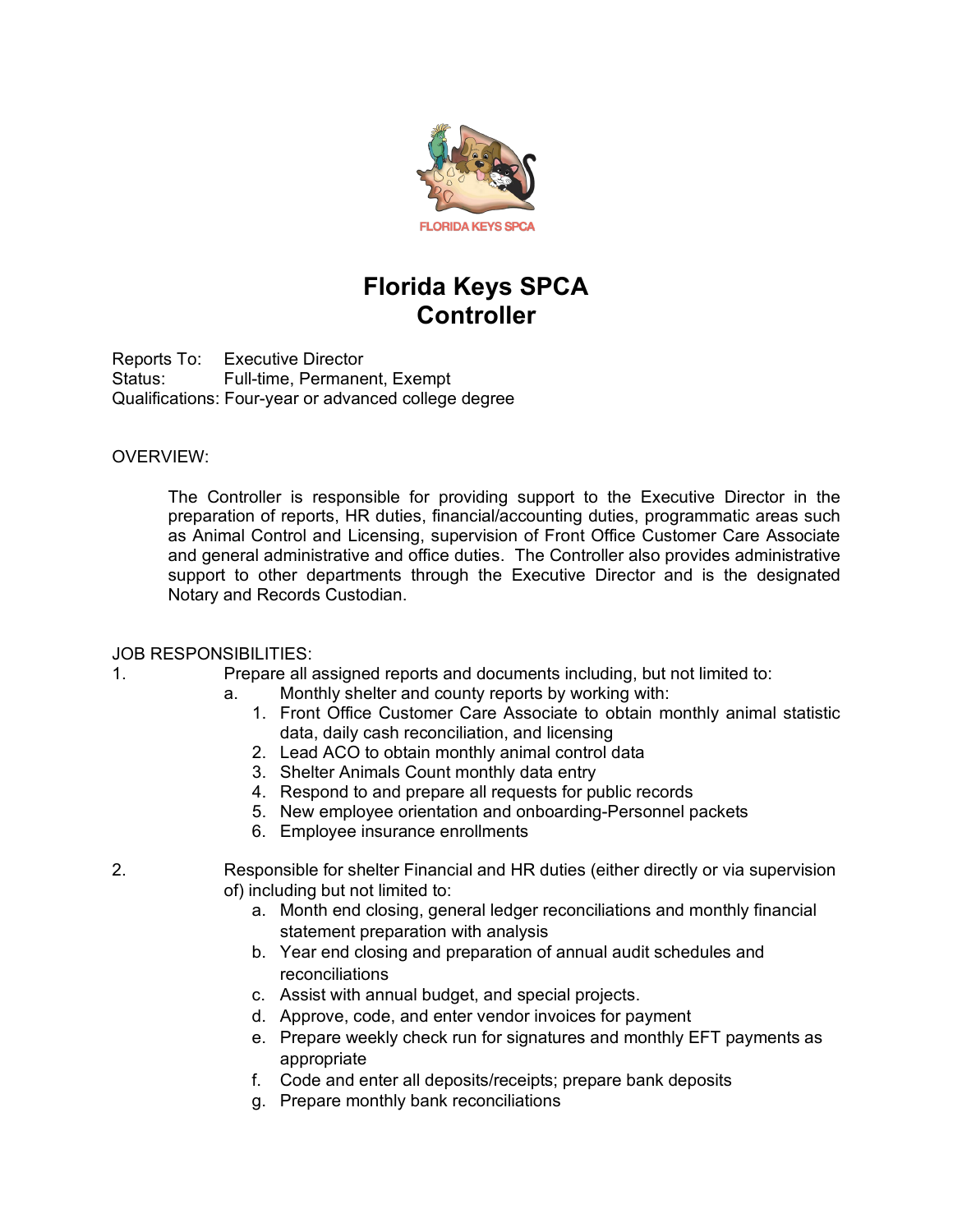- h. Prepare monthly sales tax return
- i. Prepare monthly billing to County for contract expense reimbursements and track subsequent payments for timely follow up on any disallowed items
- j. Process biweekly payroll input data into  $3<sup>rd</sup>$  party processing software; audit preview for accuracy before final processing
- k. Record payroll expense via Journal entry
- l. Maintain business insurance spreadsheet for prepaid insurance work with Executive Director to ensure renewals are done timely
- m. Conduct new employee orientation and onboarding; prepare personnel packets
- n. Enter employee insurance and retirement enrollments
- o. Ensure payroll withholdings and vendor invoices for employee benefits are accurate
- p. Maintain orderly accounting filing system
- q. Comply with local, state, and federal government reporting requirements
- r. Prepare year end Form 1099-Misc
- s. Track, maintain and secure all insurance policies for the organization to ensure we are in compliance with animal control contracts, have appropriate coverages and up to date as well as ensuring best cost for each policy.
- 3. Ensure that required knowledge is met and maintained:
	- a. Develop a basic working knowledge of:<br>1. Departmental SOPs
		- Departmental SOPs
		- 2. Animal database software (PetPoint)
		- 3. Donor database software (DonorPerfect)
		- 4. Species identification of domestic animals that could be seen at the Shelter
		- 5. Breed identification of all commonly seen dog breeds, as well as commonly seen cat breeds
		- 6. Descriptive identification used by the FKSPCA, including but not limited to color identification of cats and dogs
	- b. Attend training and/or read animal-related and other literature to develop and ensure a current and relevant working knowledge of the items listed above
- 4. Provide supervision and support to the FKSPCA's team effort including, but not limited to:
	- a. Keeping the administrative office area neat and clean
	- b. Participating in reception desk coverage
	- c. Assisting other departments with typing and copying as requested by the Executive Director
	- d. Web page maintenance, updating adoption photos, adoption stories, job postings, etc.
	- e. Assisting at FKSPCA Special Events as requested
	- f. Communicating regularly with department supervisors to ensure that they are aware of any issues pertinent to their areas of responsibility
	- g. Participating in staff meetings to share ideas and suggestions for